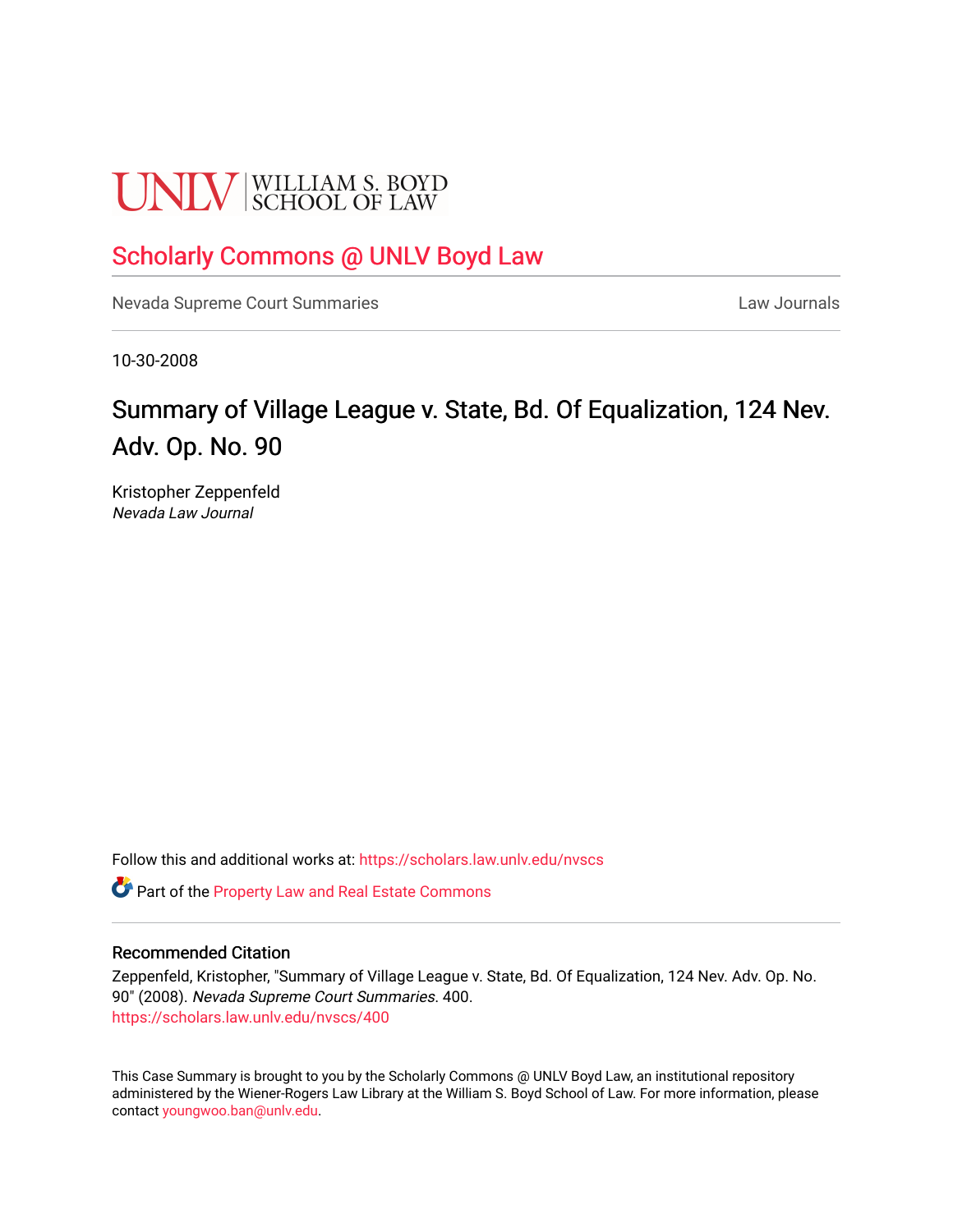### **Village League v. State, Bd. Of Equalization, [1](#page-1-0)24 Nev. Adv. Op. No. 90 (October 30, 2008)[1](#page-1-0)**

## **Property Tax- Petition for Writ of Certiorari or Writ of Mandamus**

#### **Summary**

 This is an original petition for a writ of certiorari or mandamus challenging the Nevada State Board of Equalization's review and remand of the Washoe County Board of Equalization's determination to equalize certain taxable valuations.

#### **Disposition/Outcome**

The Nevada Supreme Court held the State Board of Equalization ("State Board") retained jurisdiction to hear an appeal from the Washoe County Assessor ("Assessor") in April 2007, even though the statutory deadline had expired, because the deadline is directory, meaning that it is advisory rather than compulsory. However, the State Board has discretion to remand a matter to a county board only when the record before the State Board is inadequate because of "an act or omission of the county assessor, the district attorney or the county board of equalization."<sup>[2](#page-1-1)</sup> Thus, the Court held that the State Board arbitrarily remanded the matter to the County Board because there was sufficient evidence in the record for the State Board to review. Accordingly, the Court granted Village League's (the "Taxpayer's") petition for a writ of mandamus.

#### **Factual and Procedural History**

 In 2002, the Assessor physically reappraised properties in Incline Village and Crystal Bay to determine their taxable values for the 2003-2004 tax year. The reappraisals dramatically increased tax assessments for many taxpayers, and they began to question the methods used by the Assessor in developing the tax values. For the 2006-2007 year, the year at issue in this case, the number of taxpayer challenges increased exponentially due, in part, to a district court decision originating from taxpayer challenges to the 200[3](#page-1-2)-2004 assessments.<sup>3</sup>

 In *Bakst*, 17 taxpayers challenged the methods used by the Assessor to appraise property for the 2003-200[4](#page-1-3) year.<sup>4</sup> The County and State Boards upheld the valuations of the taxpayers' properties; however, in January 2006, the district court issued a decision declaring the Assessor's methods for creating the taxable values were unconstitutional, and therefore, void.<sup>[5](#page-1-4)</sup> The district court ordered the taxable values of the 17 properties be rolled back to the values of 2002-2003, which the taxpayers conceded were constitutional. The Assessor and County appealed the decision.

1

<span id="page-1-0"></span><sup>&</sup>lt;sup>1</sup> By Kristopher Zeppenfeld

<span id="page-1-1"></span><sup>2</sup> NEV. REV. STAT. § 361.360 (6) (2007).

 $3$  State, Board of Equalization v. Bakst, 148 P.3d 717 (2006).

<span id="page-1-4"></span><span id="page-1-3"></span><span id="page-1-2"></span> $\int_5^4$  *Id*.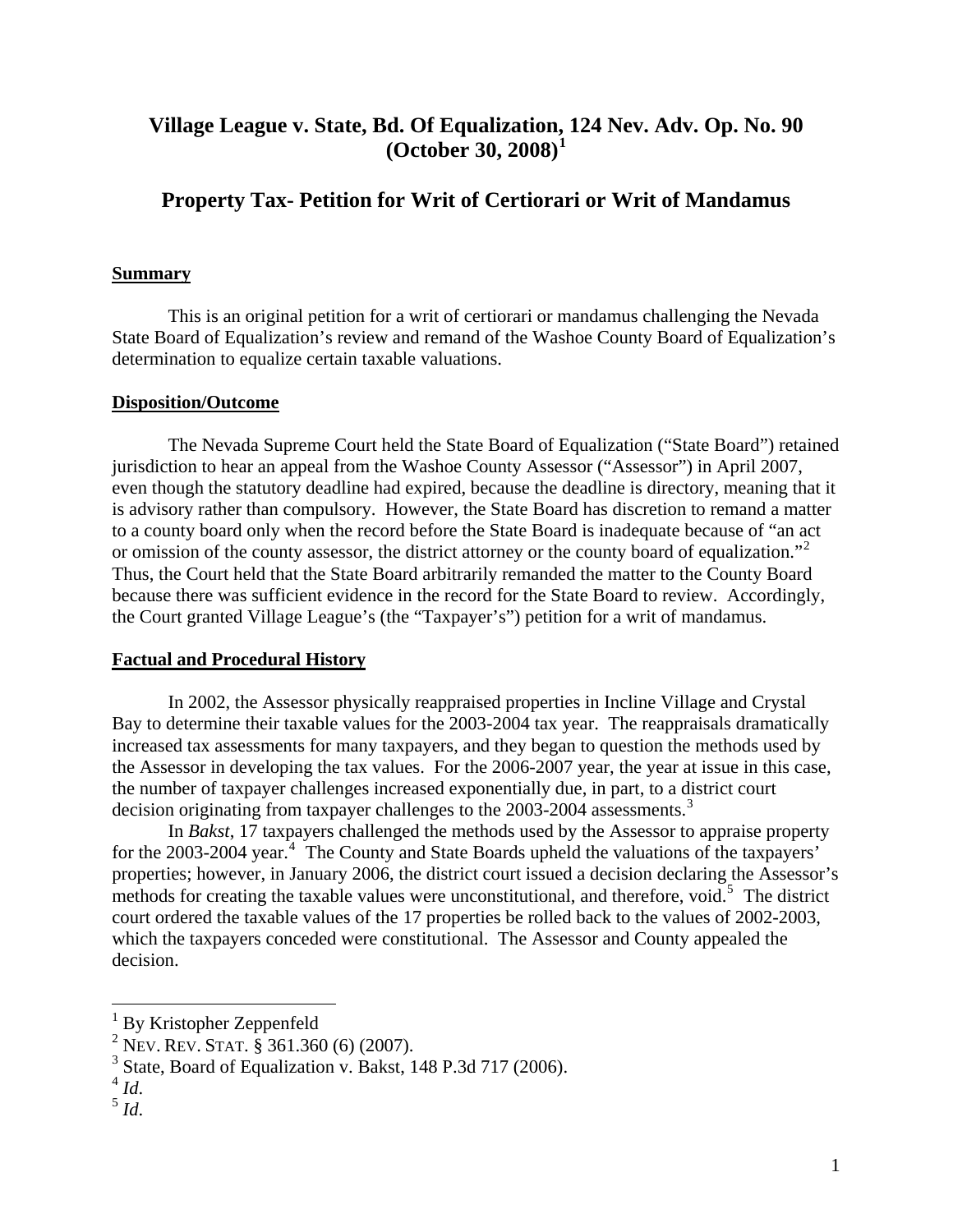While the *Bakst*, appeal was pending; hundreds of taxpayers in the Incline Village and Crystal Bay areas challenged their property tax assessments for the 2006-2007 year, seeking rollbacks similar to the taxpayers in *Bakst*. The County Board found that in approximately 300 cases in 2006-2007, the Assessor had used the methodologies that the district court in *Bakst* had deemed unconstitutional. The County Board therefore ordered the 300 properties' taxable values be rolled back to the values for 2002-2003.

 After the County Board decided those challenges, it had created an unequal rate of taxation for the 2006-2007 year. Accordingly, the County Board made a general equalization decision, which is at issue in this petition. Under its regulatory duty to "seek to equalize taxable valuation within...the whole county,"<sup>[6](#page-2-0)</sup> the County Board rolled back the taxable values for the approximately 8,700 other properties in the Incline Village and Crystal Bay areas.

 The Assessor appealed the equalization decision to the State Board. The State Board began its annual session for the 2006-2007 tax year on March 27,2006. The State Board must decide all cases that will have a "substantial effect on tax revenues" on or before April 15 of each year,<sup>[7](#page-2-1)</sup> held a hearing to determine if any of the cases before it would have a substantial effect on tax revenues. While the 300 individual cases and the generalization decision for the 8,700 cases would substantially effect revenue, the State Board did not hold its first hearing on the merits of the Assessor's appeal until April 2007. The State Board was advised to wait because the Court had yet to make its ruling on the *Bakst* appeal. The Court made its ruling on *Bakst* in December 2006, and in January 2007, the County Board issued its written equalization decision rolling back 8,700 properties' taxable values.

 At the hearing, the State Board decided that, as appellant, the Assessor was a party and that all of the 8,700 taxpayers affected by the equalization decision were the respondents. The State Board permitted Village League to argue on the 8,700 taxpayers' behalf. Village League asserted that the County Board had rolled back the 8,700 properties' taxable values because the Assessor had used unconstitutional methods to develop the values.

 The State Board concluded that the record contained insufficient evidence to enable it to consider the propriety of the County Board's decision to roll back the taxable values. The State Board remanded the case to the County Board so that it could further develop the record. The Taxpayers, argue that the State Board has no jurisdiction to act on the Assessor's appeal after October 1, 2006, and no authority to remand the matter back to the County Board.

#### **Discussion**

 $\overline{a}$ 

 Here, the Court sat en banc and decided that because there is no adequate legal remedy available to the Taxpayers if the State Board's remand was in error, it will consider a petition for extraordinary relief. Moreover, the Court determined that the general equalization is an appealable action, the State Board did have jurisdiction to hear the appeal, and the State Board arbitrarily remanded the case to the County Board.

<span id="page-2-0"></span> $6$  Nev. Rev. Stat. § 361.624 (2007).

<span id="page-2-1"></span> $7$  Nev. Rev. Stat. § 361.380(1) (2007).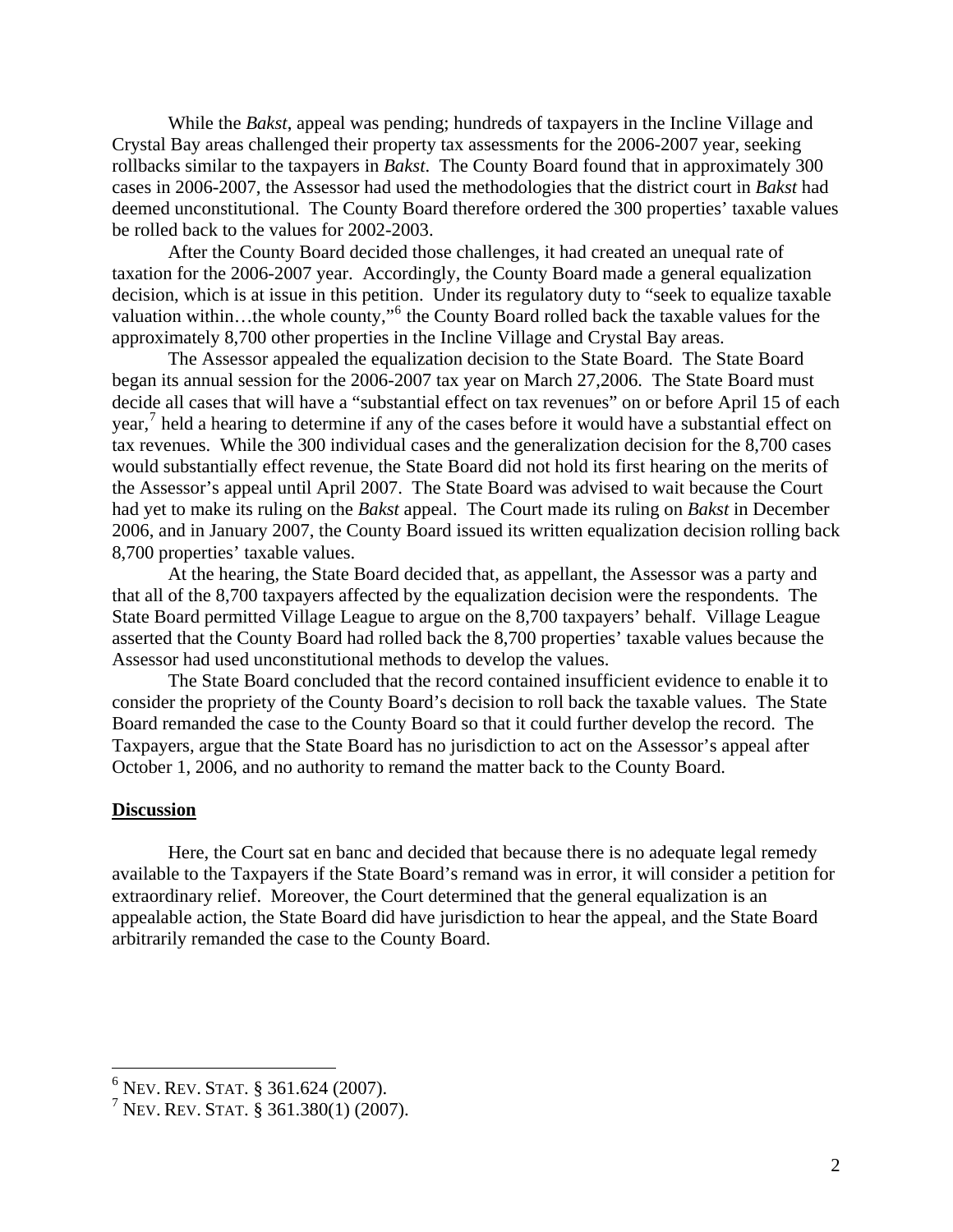#### **I. General Equalization is an appealable action of the County Board**

Here, the Court must determine whether the Assessor could appeal the County Board's decision in the first instance. Any taxpayer aggrieved at the action of the county board of equalization in equalizing, or failing to equalize, the value of his property, or property of others, or a county assessor, may file an appeal with the State Board of Equalization.<sup>[8](#page-3-0)</sup> Therefore, a taxpayer or an assessor may appeal a county board's decision regarding a property's taxable valuation to the State Board.<sup>[9](#page-3-1)</sup> Here, although the County Board's decision was one of general equalization, it was an action of the County Board and therefore appealable to the State Board by the Assessor.

#### **II. The State Board had jurisdiction to hear the appeal because the statutory deadlines for action by boards of equalization are directory**

Two statutory deadlines establish dates by which the State Board is directed to complete its business. Specifically, the State Board is to make decisions on matters substantially affecting tax revenues by April 15 of each year,  $10$  and all other State Board business is to be completed by October 1 of each year. $^{11}$  $^{11}$  $^{11}$ 

 The Court's analysis of the statutory deadlines centered on a determination of whether the deadlines are meant to be mandatory or directory. This court has long held that when a statutory time limit is material, it should be construed as mandatory unless the Legislature intended otherwise.<sup>[12](#page-3-4)</sup> Furthermore, statutes creating time or manner restrictions are generally construed as mandatory.<sup>[13](#page-3-5)</sup> Moreover, the Taxpayers note that over 100 years ago, this court held, in *State v. Central Pacific Railroad Co.*, that the then-existing statutory deadline for the State Board was mandatory.<sup>[14](#page-3-6)</sup> In contrast, statutes are typically considered directory, or advisory only, when they require performance within a reasonable time or provide specifically that substantial compliance is sufficient.<sup>[15](#page-3-7)</sup>

 Here, the court assessed the intent of the Legislature by looking to the language of the statute. The court determined that the language of NRS 361.380(1) suggests that deadlines are mandatory. However, the court looked to another statute that indicates that the Legislature intended NRS Chapter 361 deadlines to be permissive.<sup>[16](#page-3-8)</sup>

 Additionally, the court considered the implications of construing deadlines as mandatory or directory. The court opined that construing the deadlines as mandatory would result in denying taxpayers the opportunity to challenge assessments, whereas construing deadlines as directory would allow the boards to hear all of the taxpayer appeals. Furthermore, the court determined that it may construe a statute as directory to prevent "harsh, unfair or absurd

<span id="page-3-0"></span> 8 NEV. REV. STAT. § 361.360(1) (2007).

<sup>&</sup>lt;sup>9</sup> Mineral County v. State, Board Equalization, 119 P.3d 706, 709 (Nev. 2005).

<span id="page-3-3"></span><span id="page-3-2"></span><span id="page-3-1"></span><sup>&</sup>lt;sup>10</sup> Nev. Rev. Stat. § 361.380(1) (2007).<br><sup>11</sup> Id.

<span id="page-3-4"></span><sup>&</sup>lt;sup>12</sup> Corbett v. Bradley, 7 Nev. 106,108 (1871).

<span id="page-3-5"></span> $^{13}$  Leven v. Frey, 168 P.3d 712,718 (Nev. 2007).

<span id="page-3-6"></span> $14$  30 P. 693,694 (Nev. 1892).

<span id="page-3-7"></span><sup>15</sup> *Leven*, 168 P.3d at 718.

<span id="page-3-8"></span><sup>16</sup> NEV. REV. STAT. § 361.330 (2007).